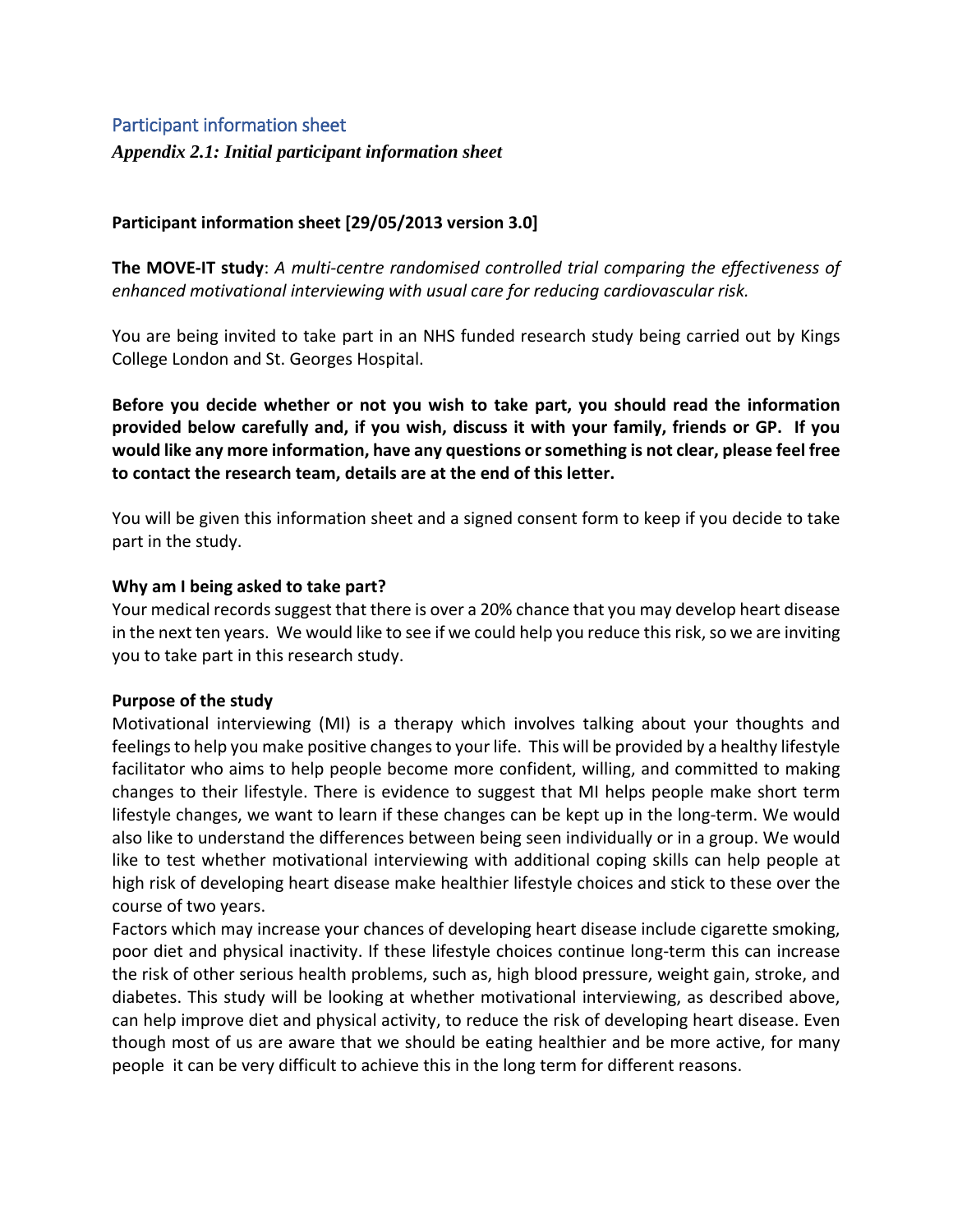## **Do I have to take part?**

No. It is up to you to decide. We will describe the study and go through this information sheet, which we will then give to you. If you would like to take part we will ask you to sign a consent form to show you have agreed to take part. You are free to withdraw at any time, even after you have agreed to be contacted, without giving a reason. This would not affect the standard of care you receive.

# **What will happen to me if I take part?**

If you are happy to participate, one of the researchers would like to meet with you and take some measurements. This appointment would last approximately one hour and will involve:

- Measuring your height, weight and blood pressure.
- Taking a small sample (about 10 mls or two spoonfuls) of blood from your arm to check your cholesterol and blood glucose.
- Answering some questions about your health.
- At the end of the appointment you will be given a small pedometer to wear on your hip for 7 days, and then post back.

You will then be randomly placed into one of three categories. You will have an equal chance of being in any of the categories. The categories are:

1. Usual care

• If you are placed in this category you will not attend the motivational interviewing sessions, but will continue to see your GP as normal.

If you are placed in the individual or group categories you will be given an appointment to see a healthy lifestyle facilitator. The healthy lifestyle facilitators are specially trained in motivational interviewing and will deliver the sessions at your GP practice or a local community venue.

2. Individual motivational sessions

• During the study you will receive 10 therapy sessions over 12 months, with each session lasting 30 minutes. At first there are 6 weekly sessions and then one session at 3, 6, 9 and 12 months.

3. Group motivational sessions

• During the study you will receive 10 therapy sessions over 12 months, with each session lasting 90 minutes. At first there are 6 weekly sessions and then one session at 3, 6, 9 and 12 months.

Everybody will continue to have their usual care from their GP. Everybody will meet with the researchers after 1 and 2 years to repeat the measurements taken in the first appointment. The aim of this study is to understand how useful motivational interviewing is in reducing the risk of heart disease. To help us understand what happens during the therapy sessions we would like to audiotape some of these. Any sessions that are taped will be written down and your identity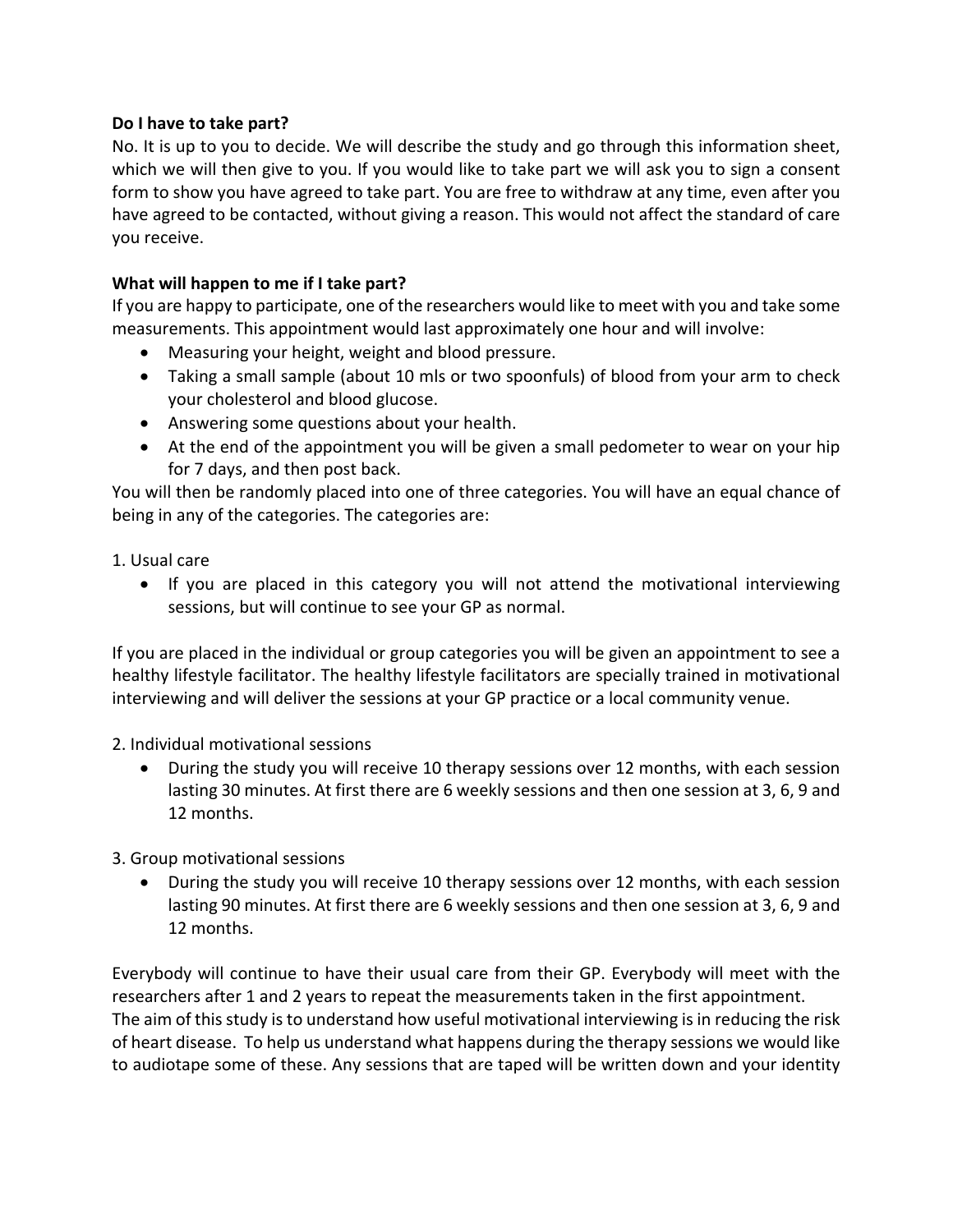will be kept anonymous throughout this process. During the course of the study we will contact you to discuss your thoughts and experiences of the therapy that you have received.

## **What are the possible disadvantages or risks of taking part?**

We do not expect there to be any disadvantages of participating in the study. The therapy is based on eating more healthily, increasing physical activity, and gradual and sustainable weight loss. As we would request permission for a blood sample this may cause some discomfort.

## **What are the possible advantages of taking part?**

We cannot promise the study will help you, but you may receive motivational interviewing. There are potential health benefits for participants in the study, as it has been shown taking part in research usually is related to better outcomes. The results of our research could also help to develop new treatments for people at risk of heart disease.

## **Will my information be kept confidential?**

Yes. We follow ethical and legal practice and all information about you will be handled in confidence. The data you give us will be made anonymous.

## **What will happen to the results of the research study?**

The research data will be stored in a locked filing cabinet and in a locked room. Patients can only be identified by a unique and anonymous study number. Electronic data will be password protected and any direct quotations will be anonymised.

### **What will happen to my collected data if I withdraw from the study?**

If you decide to leave the study any research data and blood previously collected with your agreement would be kept and used in the study. We would not collect any more information from you or expect you to take part in any other research activities.

### **Who is funding the research?**

The National Institute for Health Research (NIHR) Health Technology Assessment (HTA) is funding this study. The NIHR is the organisation which conducts research for the NHS. Any of your travel expenses for the study may be refunded.

### **Who has reviewed the study?**

The research proposal has been reviewed by staff in the Academic Department of Psychological Medicine at King's College London and by the local Research Ethics Committee at Dulwich, London.

### **Future research**

We have funding for this research for 4 years in total but would like to continue collecting information about your health for an additional 5 years if you agree. This is to see if the motivational interviewing is helpful in the long-term. We would like to request your permission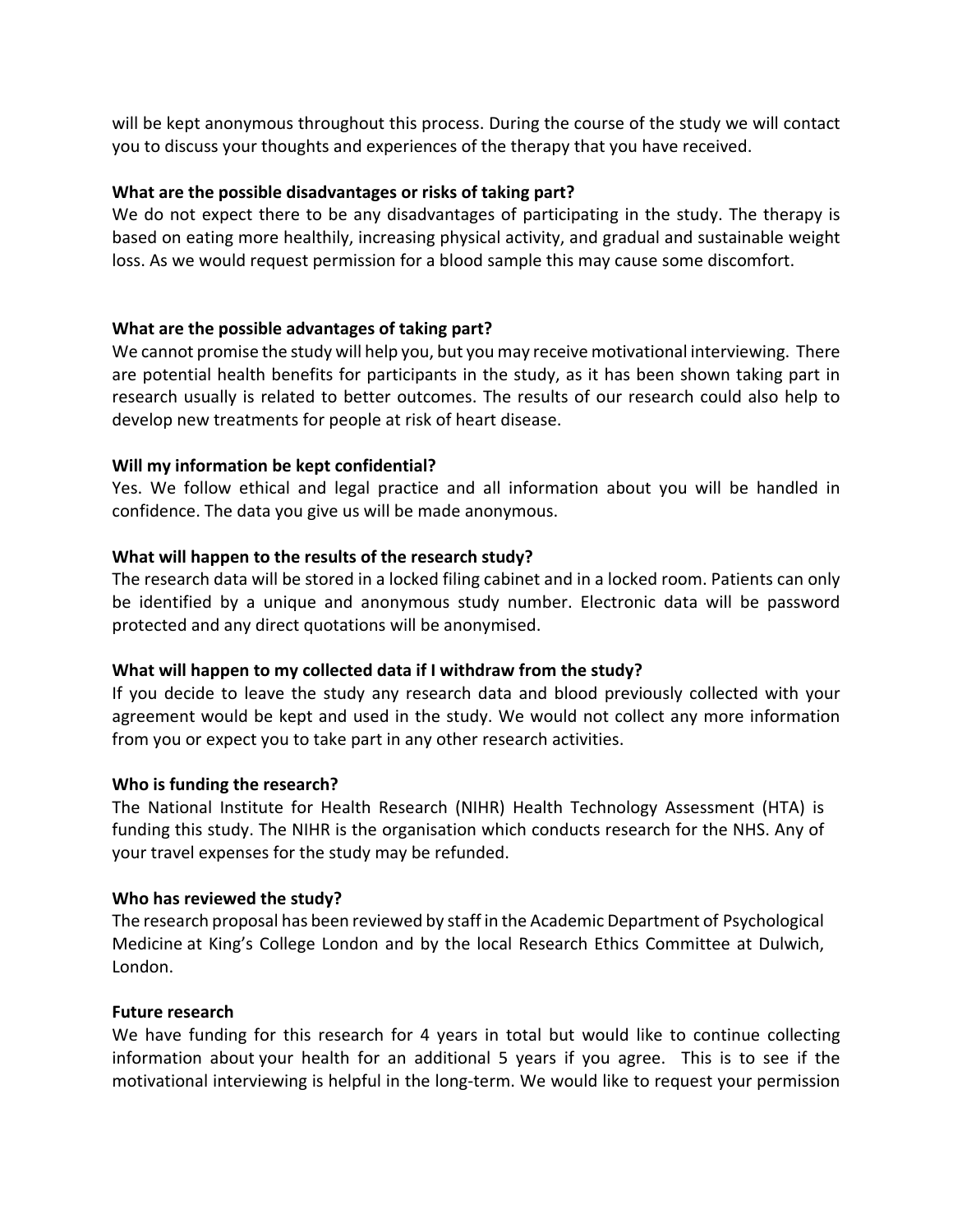to continue to collect health data from your medical notes and to contact you after the 4 year study is over.

We would like to retain your blood samples for up to 5 years after the study ends for further analysis.

We would also like to invite a number of people for further interviews to tell us about their experience of the study.

You can record your decision about these on the consent form.

# **Contact for further information**

If you have any questions or require further information about this study now or at any time during the study, you are very welcome to get in touch with the research team on Tel. 020 7848 5759/5785.

If you have any questions concerning your rights as a study participant you may wish to read the following leaflet: Getting Involved in Research: A guide for consumers, available at: [http://www.invo.org.uk/pdfs/guide\\_for\\_consumers.pdf](http://www.invo.org.uk/pdfs/guide_for_consumers.pdf) or contact the Consumers in NHS Research Support Unit, Tel: 01962 872247.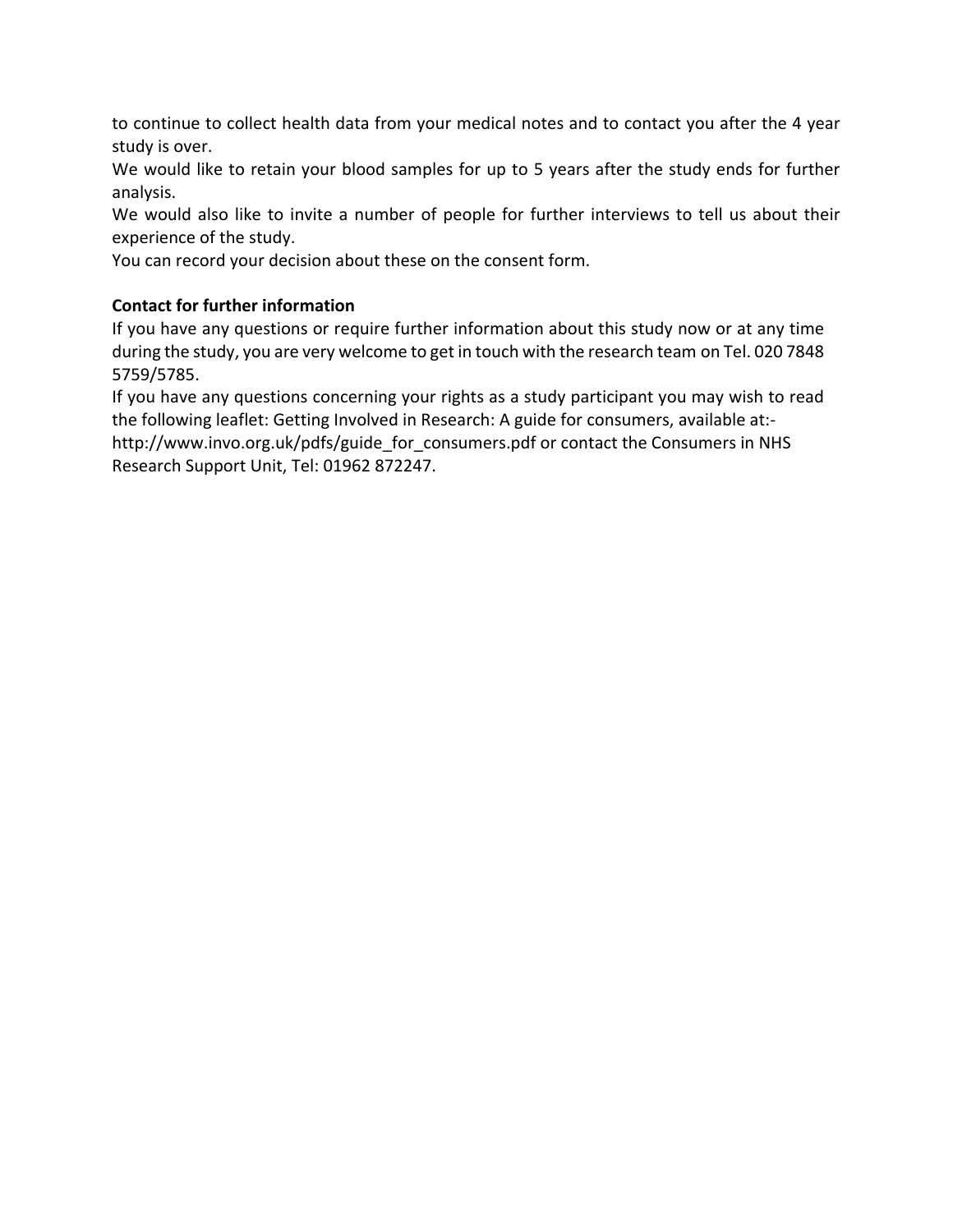# *Appendix 2.2: Additional participant information sheet*

# **Additional participant information sheet [15/09/2015 version 1.0]**

**The MOVE IT study**: *A multi-centre randomised controlled trial comparing the effectiveness of enhanced motivational interviewing with usual care for reducing cardiovascular risk.*

Thank you again for your participation in MOVE IT. We are inviting you to take part in a related research study, the PROTECT study, which is also taking place at King's College London. The PROTECT study is a national study looking for factors that might increase the chances of developing memory problems in later life. The reason we are inviting you is because the results of both studies can be shared. This would mean that the information we have collected in the MOVE IT study can be linked with information from PROTECT, allowing for new research questions about memory loss to be studied which may benefit patients in the future.

Before you decide whether or not you wish to take part in further research, you should read the information provided below carefully and, if you wish, discuss it with your family, friends or GP. We will be contacting you by phone shortly after you receive this letter, to answer any questions you may have.

If you decide to consent to the additional two points outlined in the enclosed consent form please keep a copy of this information sheet along with one copy of the consent form for your reference, and return a signed consent form to the research office in the freepost envelope provided.

### **Why am I being asked to consent?**

- 1) You can take part in the PROTECT study if you are over the age of 50 years, resident in the UK and have not been diagnosed with dementia.
- 2) We are also asking you to consent for the MOVE IT study to access your Hospital Episodes Statistics data, which tells us how often you have used hospital services over a period of 6 years beginning one year before you started participating in the MOVE IT study

# **Purpose of request for consent**

- 1) The PROTECT study details can be found in the enclosed leaflet and online at <http://www.protectstudy.org.uk/>
- 2) The reason we have asked to access your Hospital Episodes Statistics data is for us to be able to accurately estimate the economic costs of healthcare services provided to those participating in the MOVE IT study. This will contribute to our assessment of the costeffectiveness of the MOVE IT intervention.

### **Do I have to take part?**

No. It is up to you to decide. If you decide to take part in the PROTECT study, we will ask you to initial the box and sign the enclosed consent form to confirm you are willing for your data to be shared between the two studies.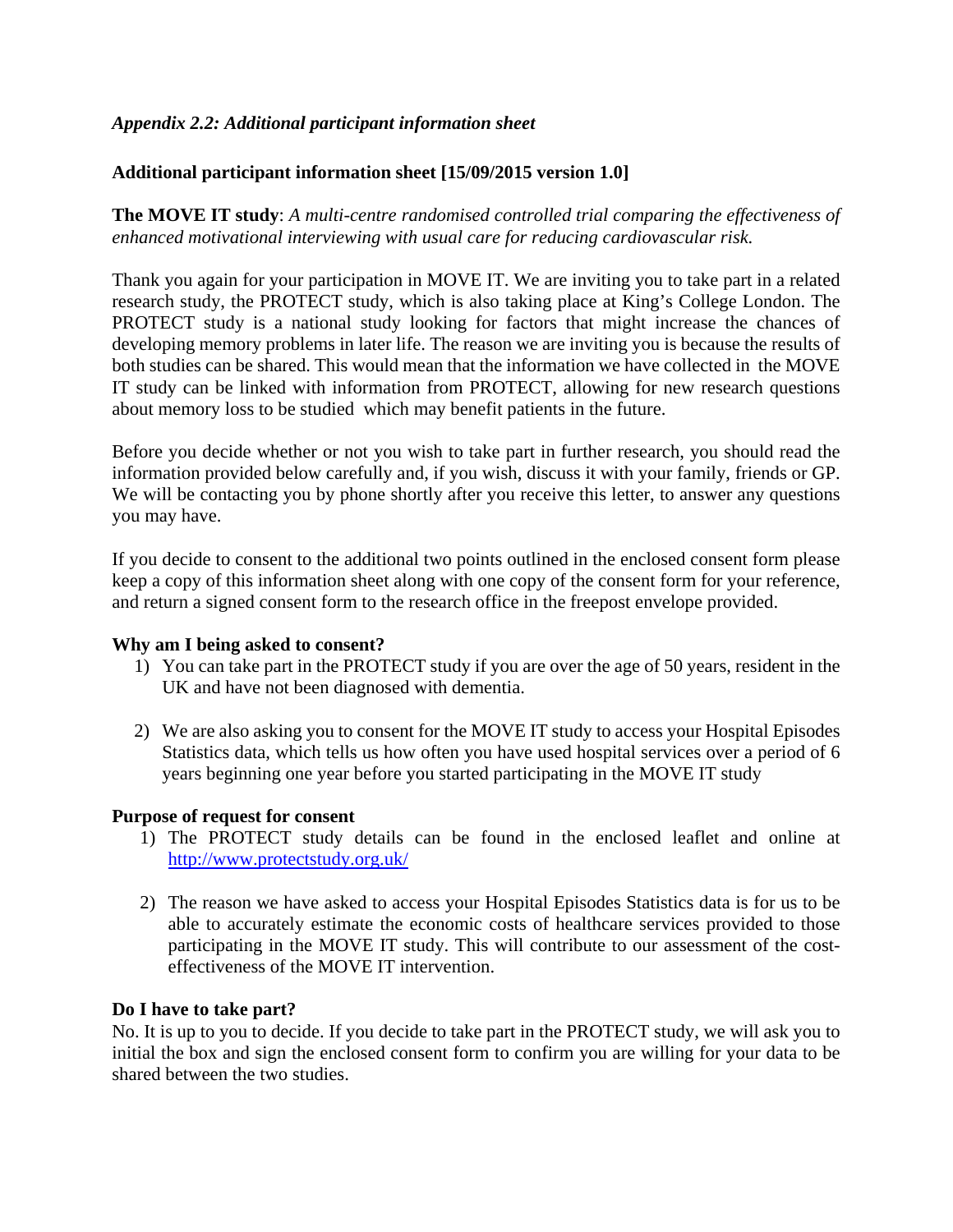If you decide not to take part, we will still ask you whether you are happy for us to access your Hospital Episodes Statistics data. You are welcome to consent to one of the two additional points on the consent form, rather than both. We will not take any further action until we receive your signed consent form.

## **Contact for further information**

If you have any questions or require further information about data sharing, you are very welcome to get in touch with the research team on Tel. 020 7848 5759/5785.

If you have any questions concerning your rights as a study participant you may wish to read the following leaflet: Getting Involved in Research: A guide for consumers, available at: [http://www.invo.org.uk/pdfs/guide\\_for\\_consumers.pdf](http://www.invo.org.uk/pdfs/guide_for_consumers.pdf) or contact the Consumers in NHS Research Support Unit, Tel: 01962 872247.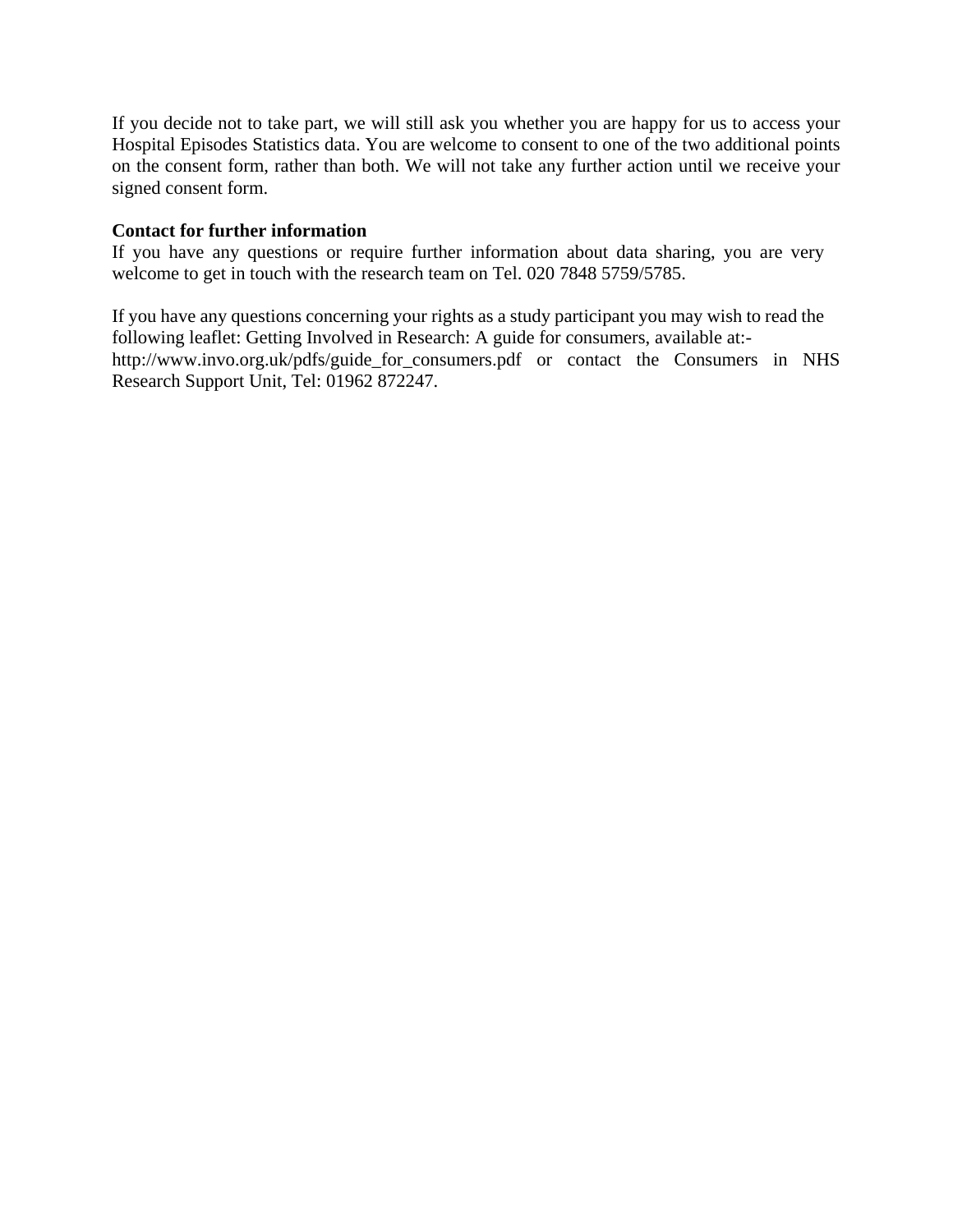# *Appendix 2.3: Participant information sheet – Focus groups*

# **Participant information sheet – Focus Groups [26/02/2016 version 1.0]**

**The MOVE-IT study**: *A multi-centre randomised controlled trial comparing the effectiveness of enhanced motivational interviewing with usual care for reducing cardiovascular risk.*

Thank you once again for your participation in the MOVE IT study. You are receiving this information sheet as we would like to invite you to take part in a focus group in which we want to find out more about your individual experience of the MOVE IT programme.

**Before you decide whether or not you wish to take part, you should read the information provided below carefully and, if you wish, discuss it with your family, friends or GP. If you would like any more information, have any questions or something is not clear, please feel free to contact the research team, details are at the end of this letter.**

You will be given this information sheet and a signed consent form to keep if you decide to take part in the study.

#### **Why am I being asked to take part?**

You are a participant of the MOVE IT study, and you were randomised to receive healthy lifestyle sessions in either a group or one-to-one format. You may have received all 10 sessions, or some number of sessions before deciding not to continue.

#### **Purpose of the study**

The MOVE IT study aim was to reduce weight and increase physical activity in people at high risk of developing heart disease, and to assess whether resultant health benefits would remain over the course of two years. We have not as yet assessed whether the intervention has been successful. An important part of a study which assesses a lifestyle intervention such as MOVE IT is to consider the processes which may have resulted in any observed change. This study will use focus groups to find out more information about what parts of MOVE IT were helpful, which parts were not helpful and how it might be better tailored to people who decided against participating.

### **Do I have to take part?**

No. It is up to you to decide. We will describe the study and go through this information sheet, which we will then give to you. If you would like to take part we will ask you to sign a consent form to show you have agreed to take part. You are free to withdraw at any time, even after you have agreed to be contacted, without giving a reason. This would not affect the standard of care you receive.

### **What will happen to me if I take part?**

If you are happy to participate, we will arrange a focus group date and time which is suitable for you and a small group of other participants. The group will last approximately one hour and thirty minutes and will involve: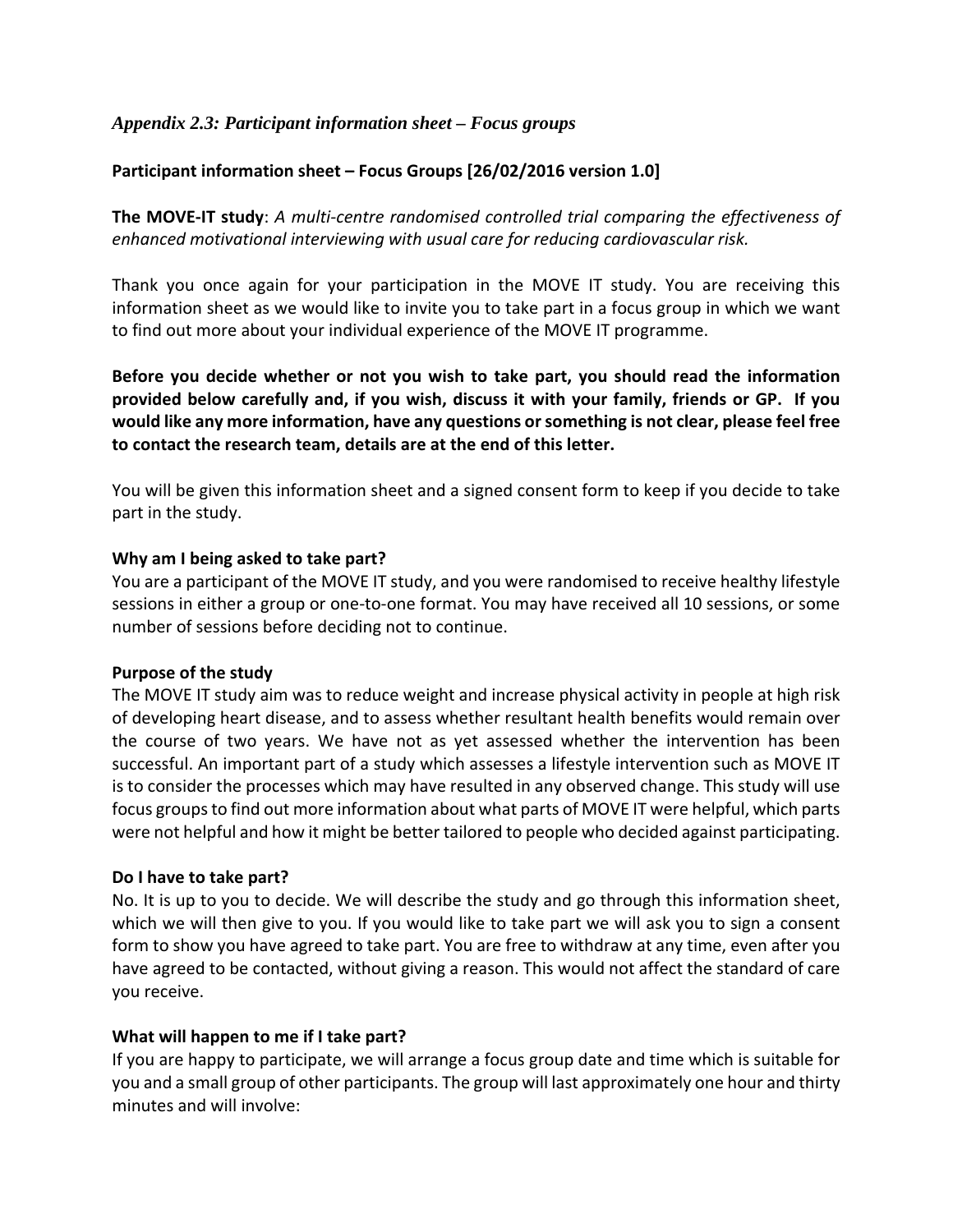- Attending King's College London in Denmark Hill.
- Meeting in a group of approximately 5-10 participants.
- The focus group will be run by 1-2 facilitators.
- Refreshments will be provided.
- We will also compensate for travel expenses to and from the venue, as well as providing a £10 shopping voucher to thank you for your participation.

To help us accurately record the discussions which take place during the focus group, we will audiotape the whole session. Any sessions that are taped will be written down and your identity will be kept anonymous throughout this process.

### **What are the possible disadvantages or risks of taking part?**

We do not expect there to be any disadvantages of participating in the study.

### **What are the possible advantages of taking part?**

We would like to hear your views and experiences on the MOVE IT programme, which you may not have had the opportunity to express until now. The results of this research, in gaining a better understanding of how MOVE IT helps people, could also go on to guide the development of similar treatments in the future.

### **Will my information be kept confidential?**

Yes. We follow ethical and legal practice and all information about you will be handled in confidence. The data you give us will be made anonymous.

### **What will happen to the results of the research study?**

Study materials, such as your consent form, will be stored in a locked filing cabinet and in a locked room. Patients can only be identified by a unique and anonymous study number. Electronic data will be password protected and any direct quotations will be anonymised.

### **What will happen to my collected data if I withdraw from the study?**

If you decide to leave the study any research data and blood previously collected with your agreement would be kept and used in the study. We would not collect any more information from you or expect you to take part in any other research activities.

#### **Who is funding the research?**

The National Institute for Health Research (NIHR) Health Technology Assessment (HTA) is funding the MOVE IT study. The NIHR is the organisation which conducts research for the NHS. Any of your travel expenses for the study may be refunded.

### **Who has reviewed the study?**

The research proposal has been reviewed by staff in the Academic Department of Psychological Medicine at King's College London and by the local Research Ethics Committee at Dulwich, London.